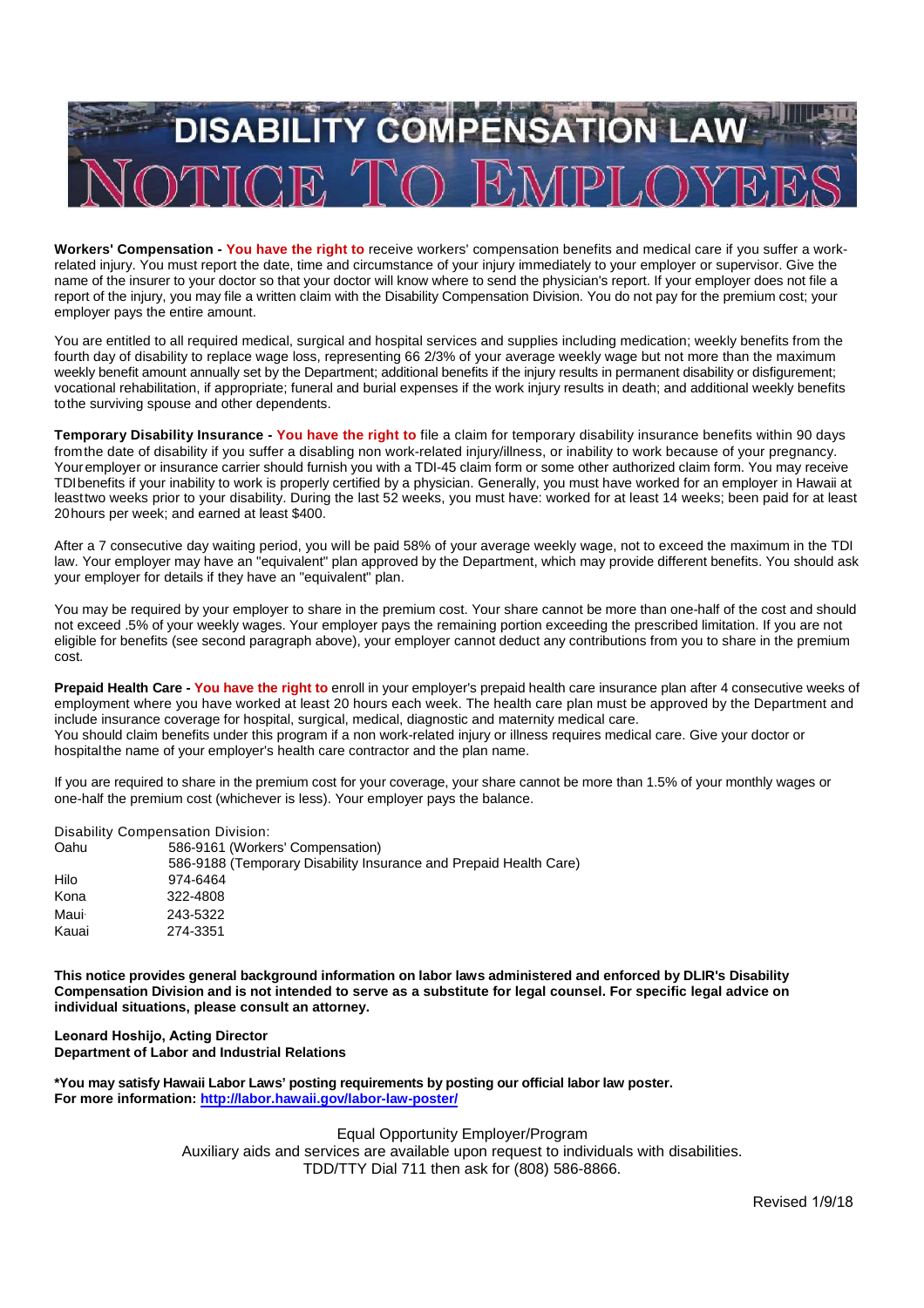# **REQUIRED NOTICE TO DISLOCATED WORKERS/PLANT CLOSING**

**You have the right to** be notified in writing at least 60 days in advance of possible layoffs or terminations due to certain business transactions taken by your employer. Your employer must also notify the Department of Labor and Industrial Relations in the same manner according to the Dislocated Workers Act (DWA). The DWA applies to businesses which have at least 50 persons employed in the state at any time during the 12 months preceding the event, and are a party to a sale, transfer, merger, business takeover, bankruptcy, or business transaction, which will result in the relocation outside the state or the shutting down of all or a portion of operations.

You have the right to payment of a dislocated worker allowance if you are laid off or terminated due to these transactions and are eligible for unemployment compensation benefits. These payments supplement unemployment benefits for a maximum 4 week period.

For general information about the Dislocated Workers Act or the Dislocated Workers Allowance, please call the Workforce Development Division at 586-8877. For information about assistance to employers and employees facing a business closure, please contact the following Workforce Development Division offices:

#### **Workforce Development Division:**

| Oahu:    | Honolulu: | 586-8700 |
|----------|-----------|----------|
|          | Waipahu:  | 675-0010 |
|          | Kapolei:  | 692-7630 |
|          | Kaneohe:  | 233-3700 |
| Hawaii:  | Kona:     | 327-4770 |
|          | Hilo:     | 981-2860 |
| Maui:    |           | 984-2091 |
| Kauai:   |           | 274-3056 |
| Molokai: |           | 553-1755 |

**This notice provides general background information on Hawaii labor and employment law and is not intended to serve as a substitute for legal counsel. For specific legal advice on individual situations, please consult an attorney.** 

**Leonard Hoshijo, Acting Director Department of Labor and Industrial Relations \*You may satisfy Hawaii labor Laws' posting requirements by posting our official labor law poster. For more information: http://labor.hawaii.gov/labor-law-poster/**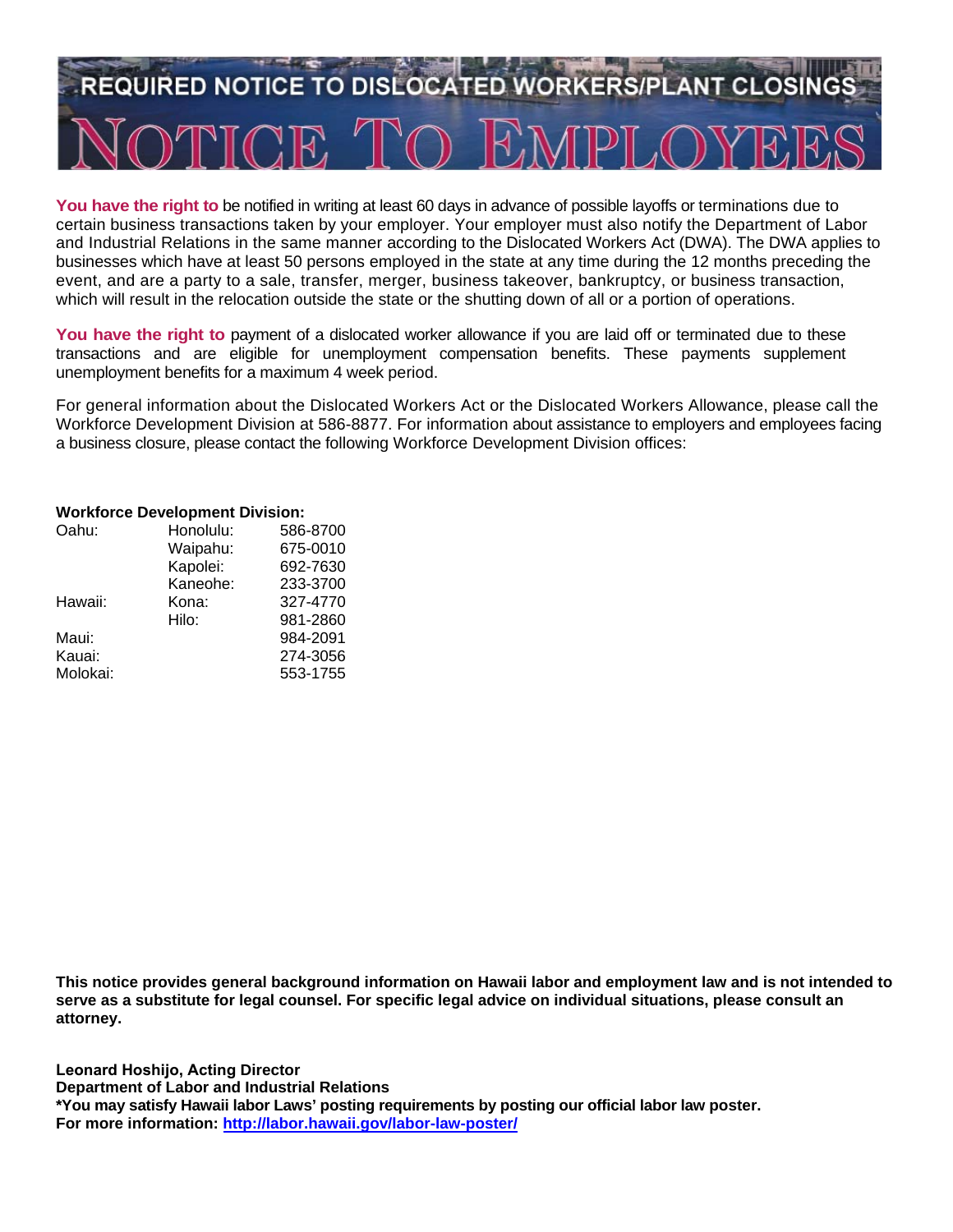

**You have the right to** be free from unlawful discrimination in your employment. All applicants and employees of private and public employers (except the federal government), union members, and job seekers in employment agencies are protected by Hawaii law against employment discrimination.

You cannot be denied a job, fired, or subjected to unequal terms and conditions of employment because of your race, sex, including gender identity or expression, sexual orientation, age, religion, color, ancestry/national origin, disability, marital status, civil union status, credit history, credit report, arrest and court record (except in limited circumstances), or domestic or sexual violence victim status. Sexual harassment by a supervisor or coworker is a form of sex discrimination.

# **Examples of Unlawful Employment Discrimination:**

 If you are a pregnant employee and are denied leave recommended by a doctor, or are denied reinstatement to the same or comparable position after giving birth.

 If you are subjected to unwanted sexual advances or demands, offered benefits in exchange for sexual favors, threatened with demotion, firing, or loss of benefits for refusing sexual advances, or subjected to unwelcome sexual conduct.

• If you are denied a job or a promotion because of your race, sex, including gender identity or expression, sexual orientation, age, religion, color, ancestry, disability, marital status, civil union status, credit history, credit report, arrest and court record (except in limited circumstances), or domestic or sexual violence victim status.

# **Filing a Complaint:**

**You have the right to** file a complaint if you have been subjected to discrimination because of your race, sex, including gender identity or expression, sexual orientation, age, religion, color, ancestry, disability, marital status, credit history, credit report, arrest and court record, or domestic or sexual violence victim status.

You can file a complaint by calling the Hawaii Civil Rights Commission. Under state law, you must file your complaint within 180 days of the act of discrimination.

**You have the right to** be free from discriminatory or retaliatory action from your employer for filing a complaint, participating in an investigation, or opposing a discriminatory practice.

# **Hawaii Civil Rights Commission:**

Oahu: 586-8636 Hawaii: 974-4000, ext.68636 Maui: 984-2400, ext.68636 Kauai: 274 -3141, ext.68636 Molokai/Lanai: 1-800-468-4644, ext.68636 TDD/TTY 586-8692

**This notice provides general background information on Hawaii laws prohibiting discrimination in employment, which** are administered and enforced by the Hawaii Civil Rights Commission. This is not intended to serve as a substitute **for legal counsel. For specific legal advice on individual situations, please consult an attorney.**

**Leonard Hoshijo, Acting Director Department of Labor and Industrial Relations**

**\*You may satisfy Hawaii labor Laws' posting requirements by posting our official labor law poster. For more information: http://labor.hawaii.gov/labor-law-poster/**

> Equal Opportunity Employer/Program Auxiliary aids and services are available upon request to individuals with disabilities. TDD/TTY Dial 711 then ask for (808) 586-8866.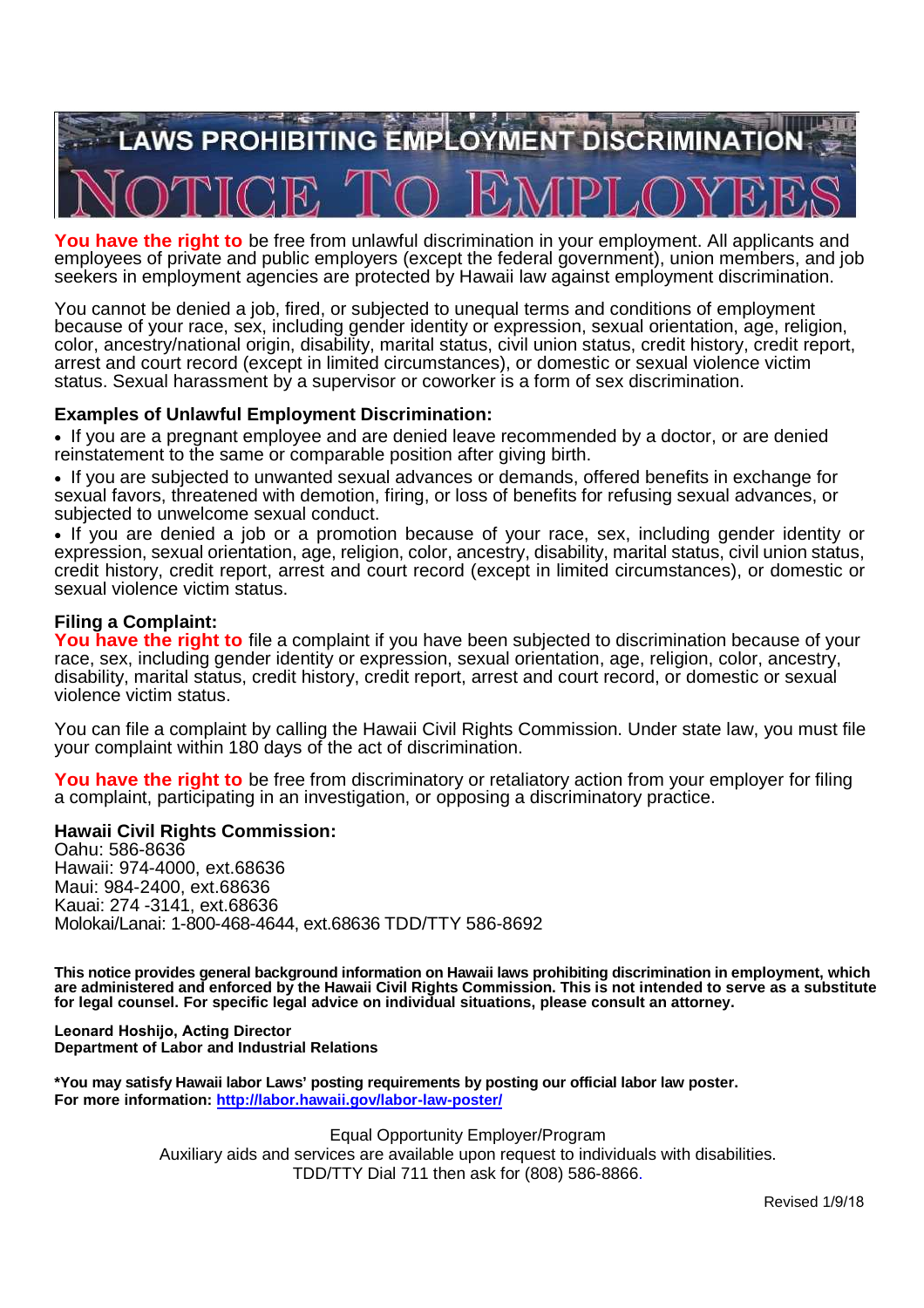- You have the right to notify your employer or HIOSH (808-586-9092) about workplace hazards. HIOSH will keep your name and identity confidential.
- You have the right to request a HIOSH inspection if you believe that there are unsafe and/or unhealthful conditions at your workplace. You or your representative may participate in the inspection.
- You have a right to see HIOSH citations issued to your employer. Your employer must post the citations at or near the place of the alleged violation.
- Your employer must correct workplace hazards by the date indicated on the citation and must certify that these hazards have been reduced or eliminated.
- You have the right to copies of your medical records or records of your exposure to toxic and harmful substances or conditions.
- Your employer may not discriminate against you for making a safety and health complaint or for exercising your rights under the law, some of which are detailed above. You can file a discrimination complaint with HIOSH within 60 days of the discriminatory act. *Private sector employees must also file a discrimination complaint with the OSHA Regional Office below within 30 days of the discriminatory act or they will lose their rights to pursue a federal claim under section 11(c) of the federal Occupational Safety and Health Act of 1970 after the conclusion of the HIOSH investigation.*
- Report to OSHA all work-related fatalities within 8 hours, and all inpatient hospitalizations, amputations, and losses of an eye within 24 hours.
- Provide required training to all workers in a language and vocabulary they can understand.
- Your employer must post this notice in the workplace in a prominent location or where such notices are customarily located.



# **You Have a Right to a Safe And Healthful Workplace**

# IT'S THE LAW!

The Hawaii Occupational Safety and Health Law of 1972, Chapter 396, Hawaii Revised Statutes, assures safe and healthful working conditions for every worker in the State. The Hawaii Occupational Safety and Health Division (HIOSH) of the state Department of Labor & Industrial Relations, has the primary responsibility for administering the HIOSH Law. HIOSH does not cover those hired for domestic service in or about a private home, maritime or shipbuilding employees, employees covered by a federal agency, and employees working on military installations. The Occupational Safety and Health Administration (OSHA) monitors the HIOSH program to ensure its effectiveness. If you believe HIOSH is not meeting its responsibilities, you may file a Complaint About State Program Administration (CASPA) directly to the OSHA Regional Office:

> Regional Administrator U.S. Department of Labor Occupational Safety and Health Administration 90 7th Street, Suite 18100 San Francisco, California 94103

Copies of the State law, the HIOSH rules and Standards or other program information may be obtained at:



# **HIOSH**

**830 Punchbowl Street, Room 423 Honolulu, Hawaii 96813 Telephone: (808) 586-9100**

# http://hawaii.gov/labor/hiosh

Revised January 2018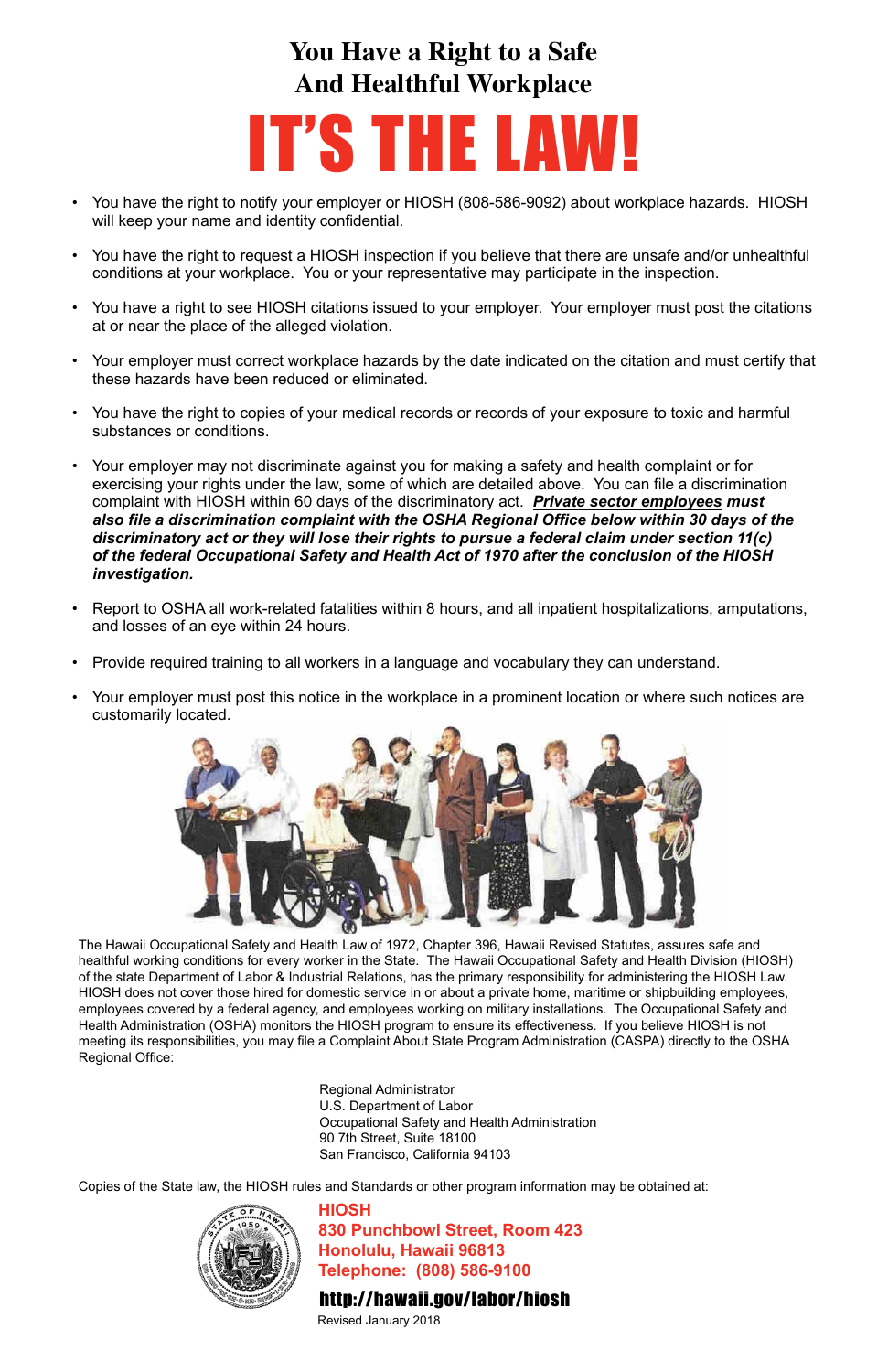

You have the right to unemployment benefits if you lose your job or your work hours are substantially reduced through no fault of your own. You may file your claim for unemployment insurance benefits online or in-person at a local claims office.

Go to **[uiclaims.hawaii.gov](http://uiclaims.hawaii.gov/)** between 6:30 am to 11:00 pm, Monday through Friday and between 9:00 am to 11:00 pm on weekends & holidays (Hawaii Standard Time). You will need a valid email address in order to create an online account.

## **Important Information:**

- When you file, you must provide your social security number.
- If you are not a U.S. citizen, you should have your alien registration number available.
- You will need to provide information for all of your employers in the past 18 months, such as the employer's name, address, zip code, phone number, dates of employment, and reason for separation. Ex-military servicepersons should have their DD214 (member 4) available. Former federal employees should have their Standard Form 8, Standard Form 50, or pay stubs available.
- File your claim promptly. Your claim will begin only from the week that you file with the Unemployment Insurance Office.
- If benefits are payable, you must receive your payments by direct deposit. You must provide your account type (savings or checking), financial institution routing number, and your account number.

## **Unemployment Insurance Offices:**

**This notice provides general background information on Hawaii Unemployment Insurance laws and is not intended to serve as a substitute for legal counsel. For specific legal advice on individual situations, please consult an attorney.**

## **Leonard Hoshijo, Acting Director Department of Labor and Industrial Relations**

\*You may satisfy Hawaii labor Laws' posting requirements by posting our official labor law poster. For more information: <http://hawaii.gov/labor/official-labor-law-poster> extension of the extension of the Updated 1-9-18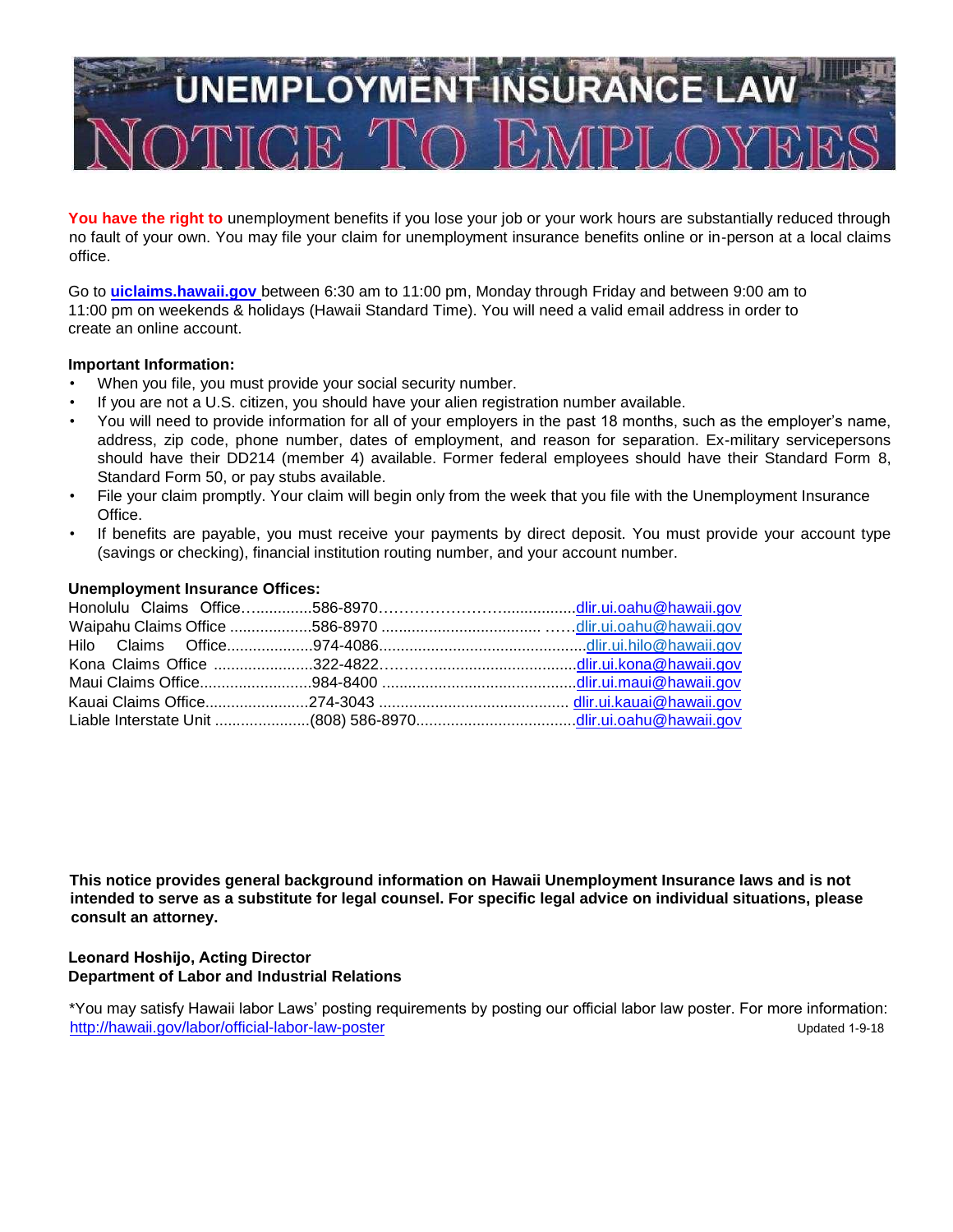

**Minimum Wage - You have the right to** receive a minimum wage of at least \$9.25 per hour through December 31, 2017, and at least \$10.10 per hour beginning January 1, 2018. Under certain conditions, "tipped employees" may be paid less per hour.

**Overtime - You have the right to** be paid overtime at least one and one-half times your regular rate for all hours worked in excess of 40 in a workweek. The law also requires employers to maintain payroll records for at least 6 years.

• The Hawaii Wage and Hour Law exempts certain types of employment from minimum wage and overtime, such as outside salespersons and employees in an executive, administrative, supervisory, or professional capacity.

**Payment of Wages - You have the right to** be paid at least twice monthly on regular paydays designated in advance in cash, by checks convertible into cash, or within certain requirements, by direct deposit into the employee's account at a federally insured depository institution or pay card; within 7 days after the end of each pay period; paid wages in full at the time of discharge or no later than the next working day; or paid no later than the next regular payday if you quit or resign. However, if you give your employer one pay period's notice of your intention to quit, you must be paid on your last day of employment.

**Notification Requirements - You have the right to** be notified in writing at the time of hire of your rate of pay and the paydays. Any changes in pay arrangements prior to the time of such changes, and of any policies with regard to vacation, sick, or holiday pay must be made in writing or through a posted notice. You must also be furnished with a pay statement on payday showing gross wages, amount and purpose of each deduction, net pay, date of payment, and pay period covered. If your employer requires that you give advance notice of quitting and you are terminated after giving that notice, your employer is liable for the wages you would have earned up to the last day you intended to work unless you were terminated for cause.

**Withholding of Wages - You have the right to** ensure that there are no wrongful withholdings of your wages. Your employer may not collect, deduct or obtain authorization to deduct for:

- Fines (For example an amount you must pay to your employer for being tardy.)
- Cash shortages in a common cash register or cash box used by two or more people, or in a cash register or cash box under your sole control unless given an opportunity to account for all moneys received at the start of a shift and all monies turned in at the end of a shift.
- Penalties or replacement costs for breakage.
- Losses due to your acceptance of checks which are later dishonored if the employer has authorized you to accept checks.
- Losses due to faulty workmanship, lost or stolen property, damage to property, or default of customer credit or nonpayment for goods or services received by customers, as long as those losses are not due to your willful or intentional disregard of the employer's interest.

Your employer or prospective employer cannot require you to pay a job application processing fee. Your employer may deduct state and federal withholding taxes, amounts specified by court orders and amounts you authorized in writing.

**Collection of Unpaid Wages - You have the right to** file a complaint for unpaid wages with the Wage Standards Division within one year from the time the wages became due. Certain executives, administrators, professionals and outside salespersons may need to file a claim in a court of competent jurisdiction.

**Hawaii Family Leave Law - You have the right to** receive up to 4 weeks of unpaid, job-protected leave for the birth or adoption of your child, or to care for your child, parent, sibling, spouse or reciprocal beneficiary with a serious health condition. You are eligible only if you have at least 6 consecutive months of service, and your employer has 100 or more employees. Accrued paid leaves may be substituted for any part of the 4-week period. If your employer provides for paid sick leave, you may use up to 10 days of your accrued and available sick leave per year unless a collective bargaining agreement provides for more than 10 days.

**Prevailing Wages and Overtime on State and County Government Construction Projects - You have the right to** be paid the prevailing wages on government construction projects.